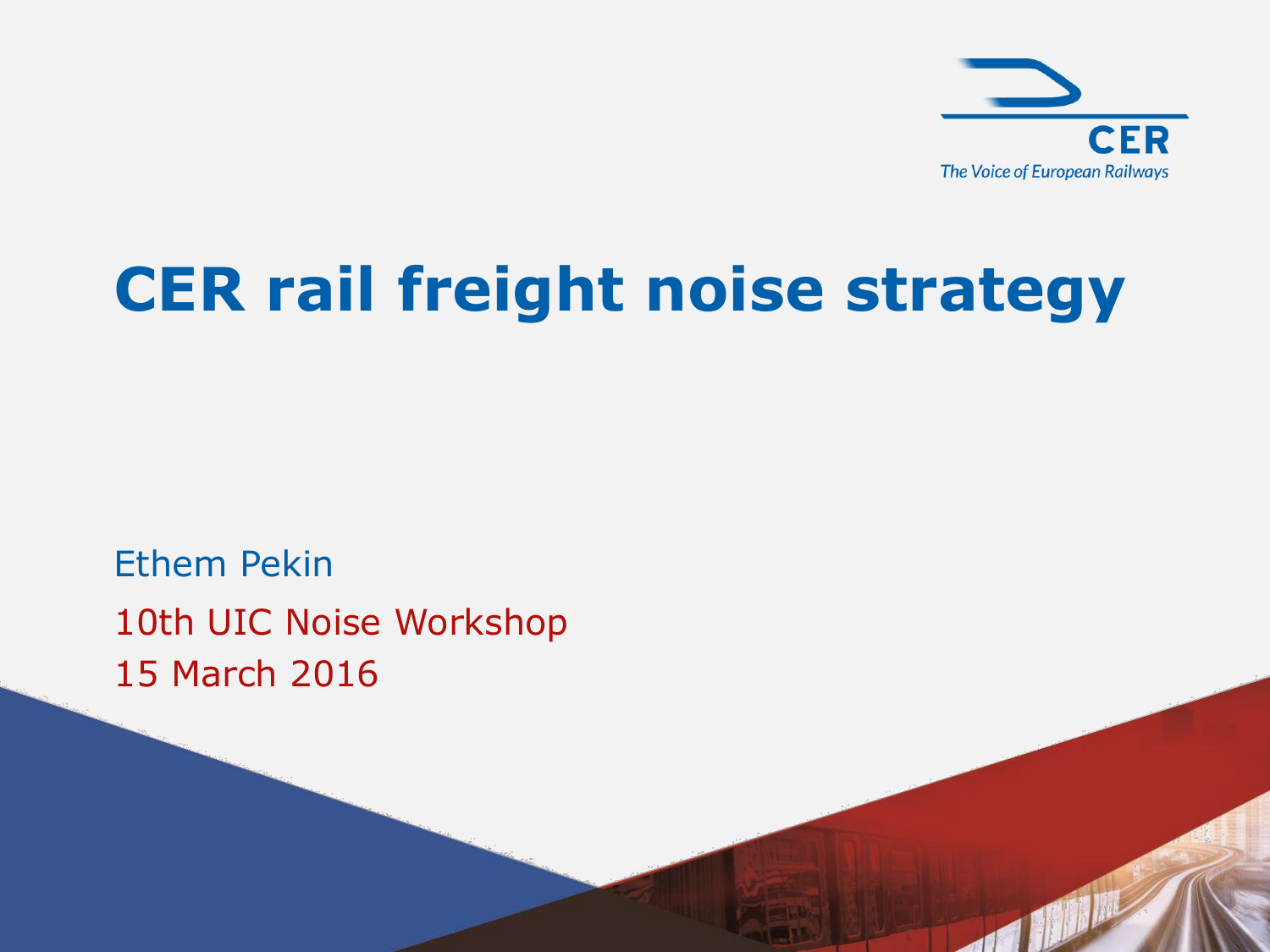Noise is a side effect of major transport modes

Freight noise is linked to transport growth

Difference in perception of annoyance depending on transport mode

15% of the Europeans say that they are worried about noise

Mobilisation of citizens is very easy

Public concern is shared by the sector



New wagons conform to TSI

Target oriented retrofitting

Scrapping of very old wagons

10% of Europe's 400,000 wagon fleet is already silent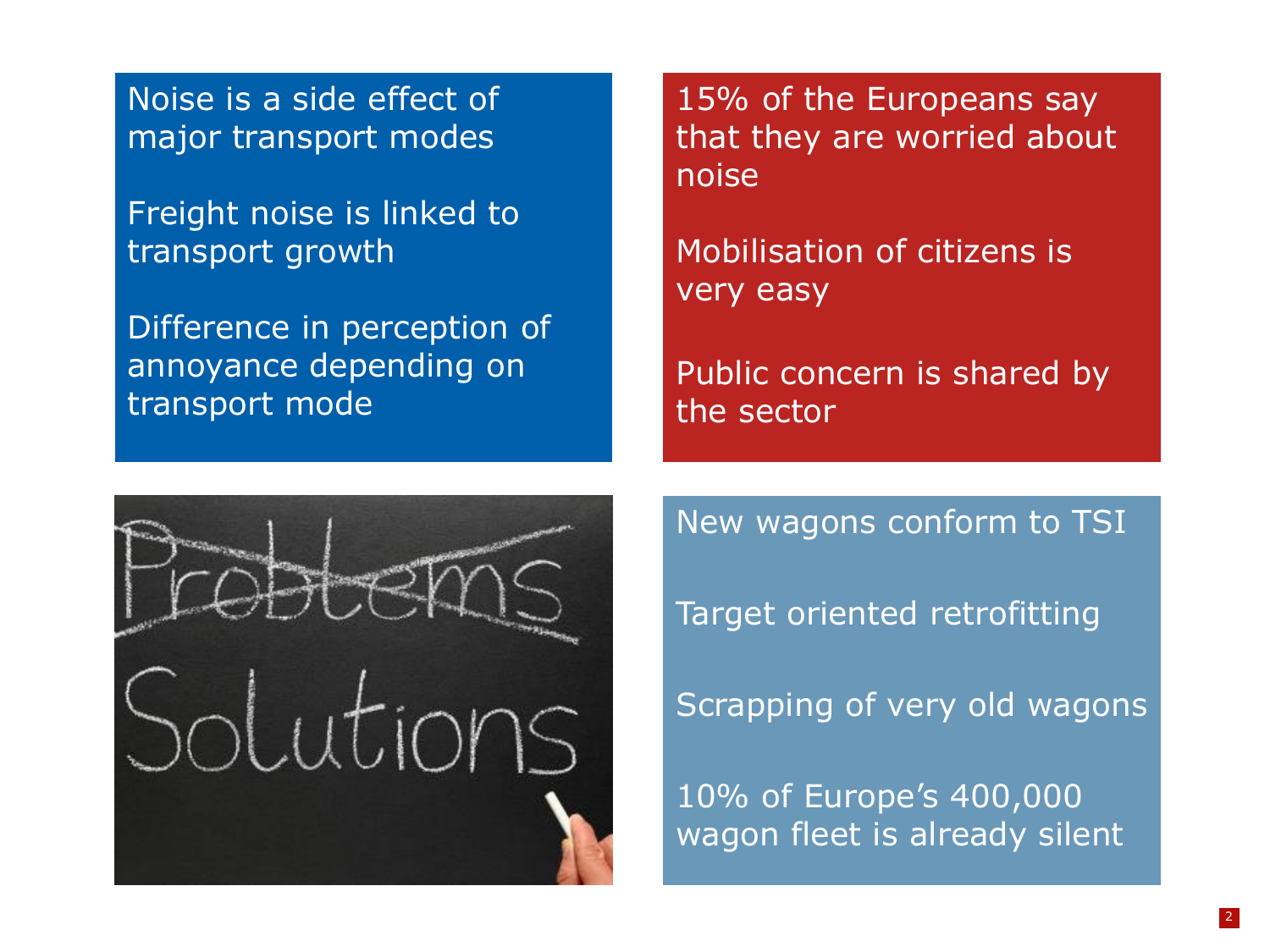# **Legal basis for noise EU level**



#### Measures at reception

- Environmental Noise Directive
	- Directive 2002/49/EC
	- REFIT in 2016

Measures at source

- TSI Noise 1304/2014
- Noise charges Regulation 429/2015
- Co-funding with CEF Regulation 1316/2013

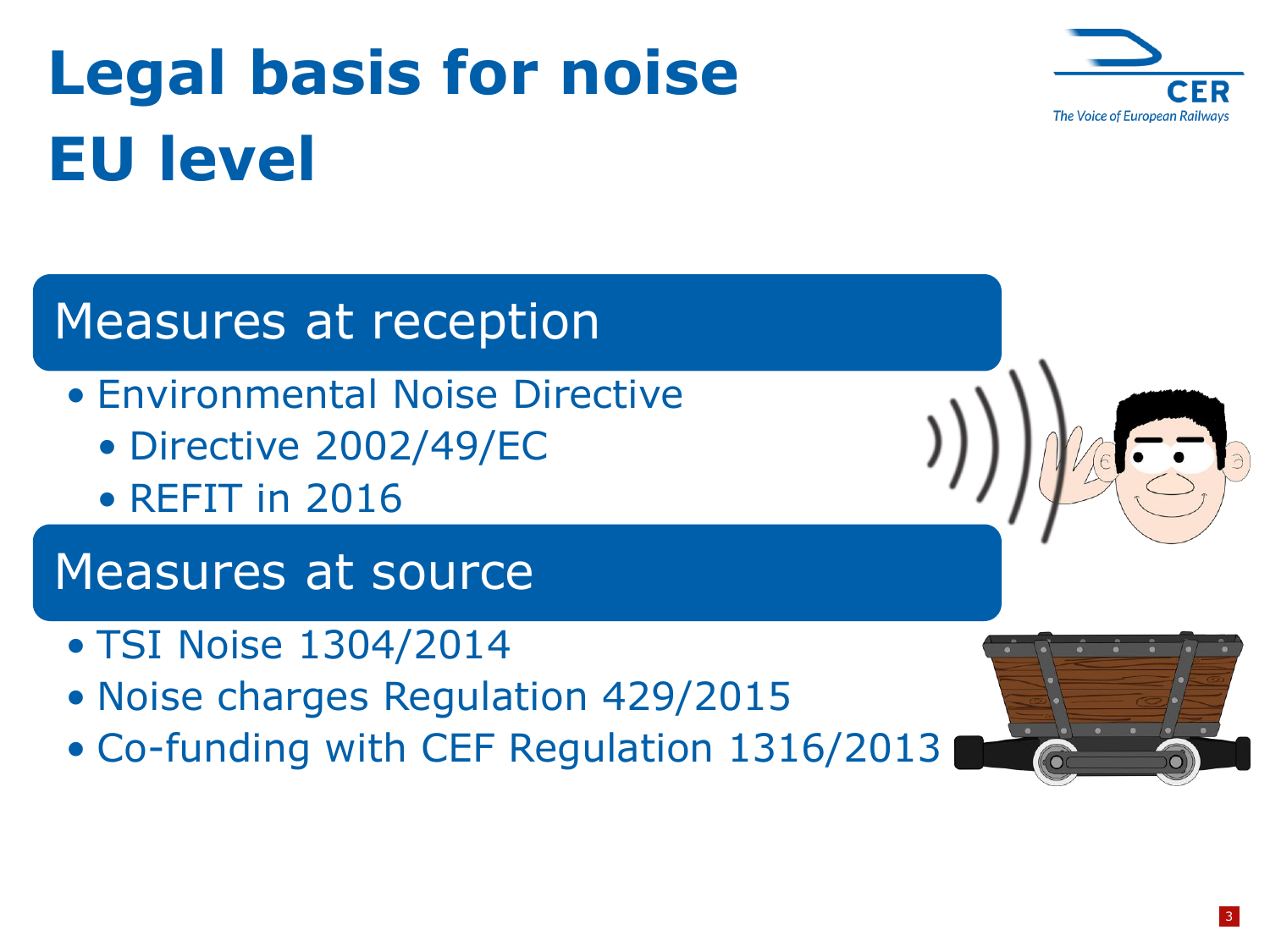# **National actions**



#### **The Telegraph**

|  |  |  | Home Video News World Sport Finance Comment Culture Travel Life Women Fa                        |  |  |  |  |
|--|--|--|-------------------------------------------------------------------------------------------------|--|--|--|--|
|  |  |  | USA Asia China Europe Middle East Australasia Africa South America Central Asia                 |  |  |  |  |
|  |  |  | France   Francois Hollande   Germany   Angela Merkel   Russia   Vladimir Putin   Greece   Spain |  |  |  |  |

#### Ban on noisy wagons

- Swiss ban from 2020 (+2 years)
- Germany?

#### Operational measures

- Night bans
- Speed restrictions
- Rerouting of trains

#### NDTAC

• High charges for noisy wagons

#### HOME » NEWS » WORLD NEWS » EUROPE » SWITZERLAND

Swiss court bans cowbells because they 'keep neighbours up at night'

Zurich court decides that even the sound of cowbells cannot be allowed to disturb a Swiss citizen's right to a perfect night's sleep

108  $\bowtie$  Email



and of cowbells cannot be allowed to disturb a Swiss citizen's right to a perfect night's sleep, the court decided Photo: Rex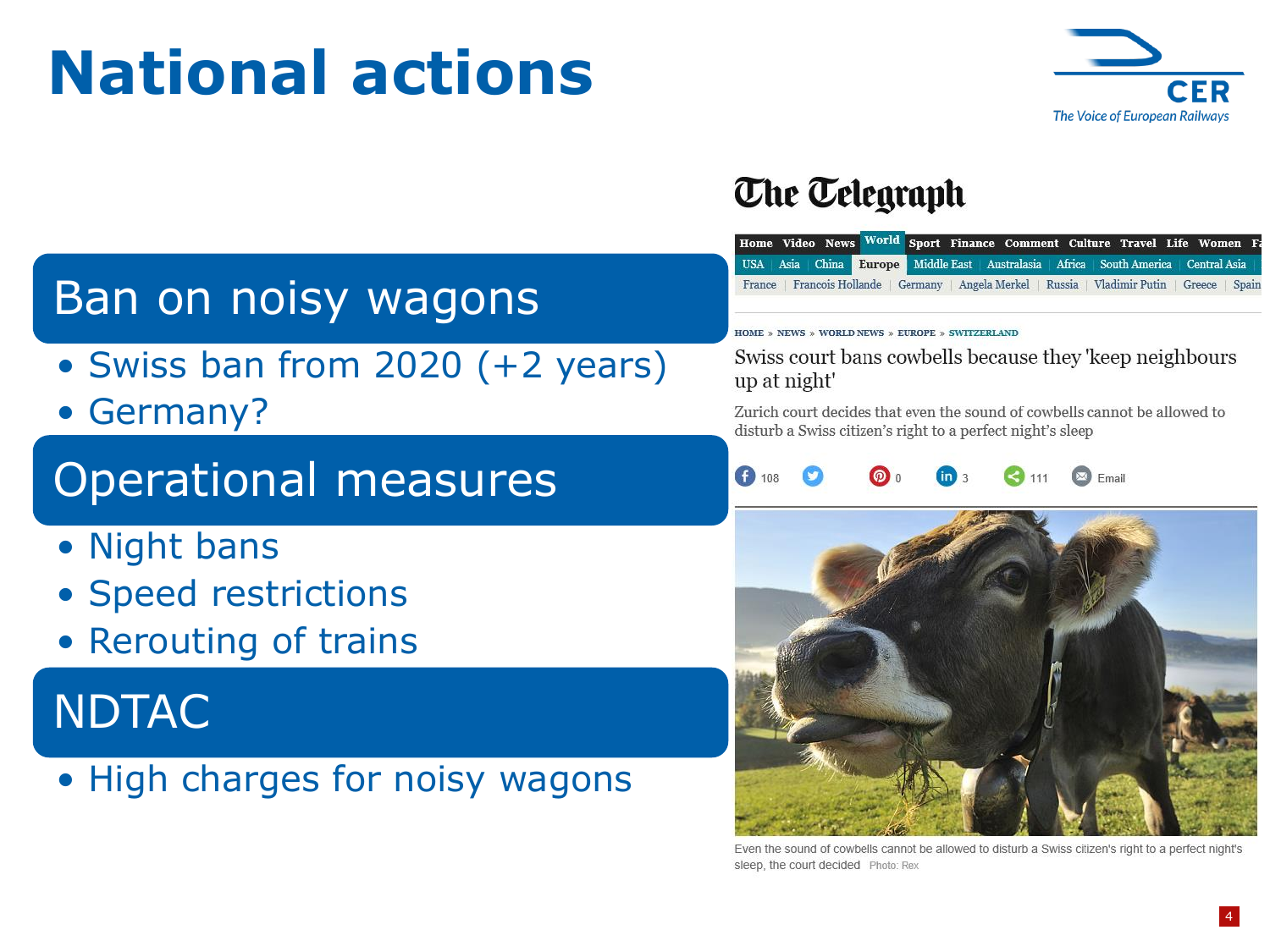

# **Staff Working Document Rail freight noise reduction**

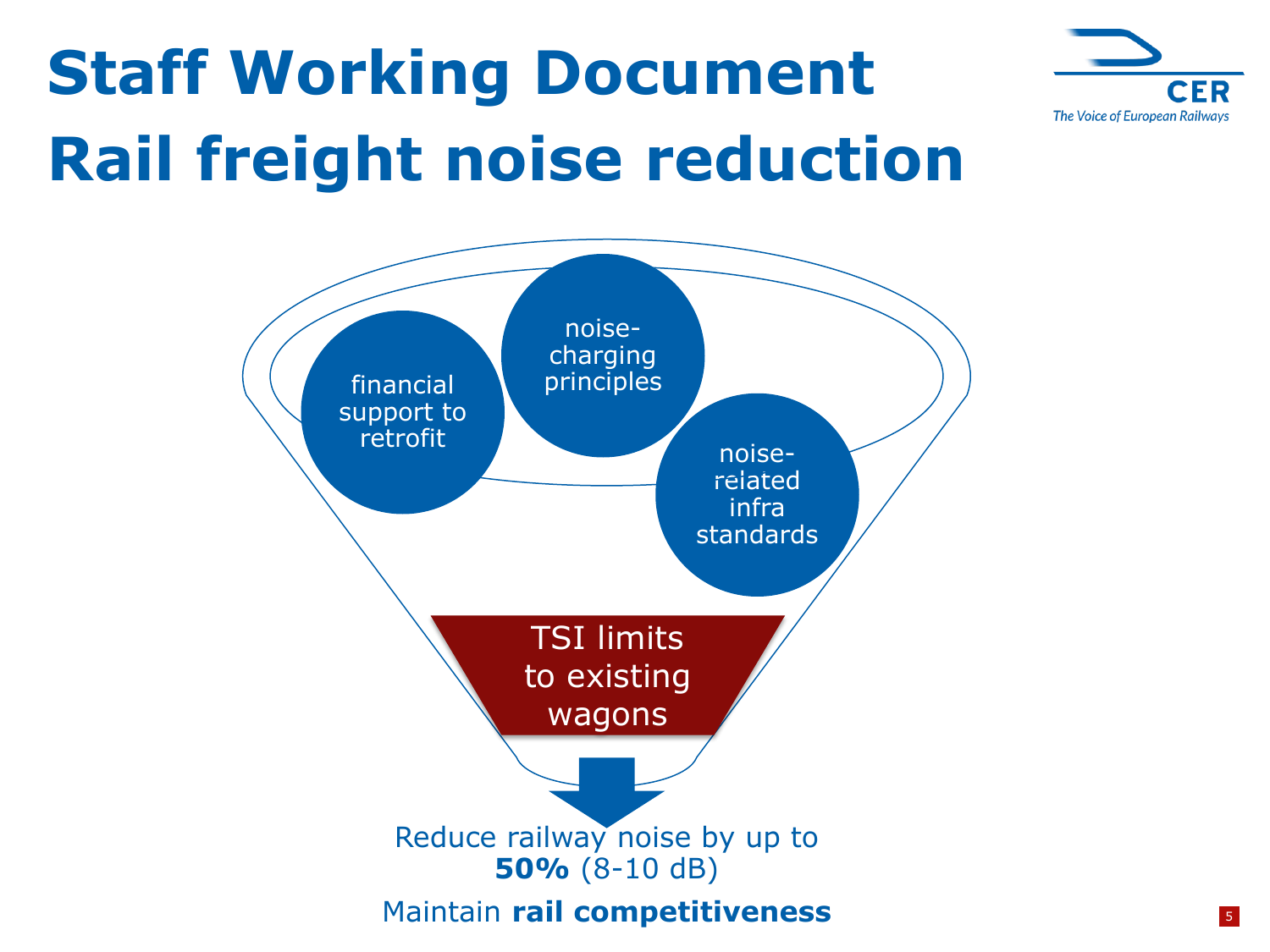

#### **CER RAIL FREIGHT NOISE STRATGY**   $\bullet$

#### **Rail sector decided to have a forward looking strategy addressing the noise issue**

**CER General Assembly approved the strategy on 17 February**

<sup>→</sup> [www.cer.be/publications/latest-publications/cer-rail-freight-noise-strategy](http://www.cer.be/publications/latest-publications/cer-rail-freight-noise-strategy)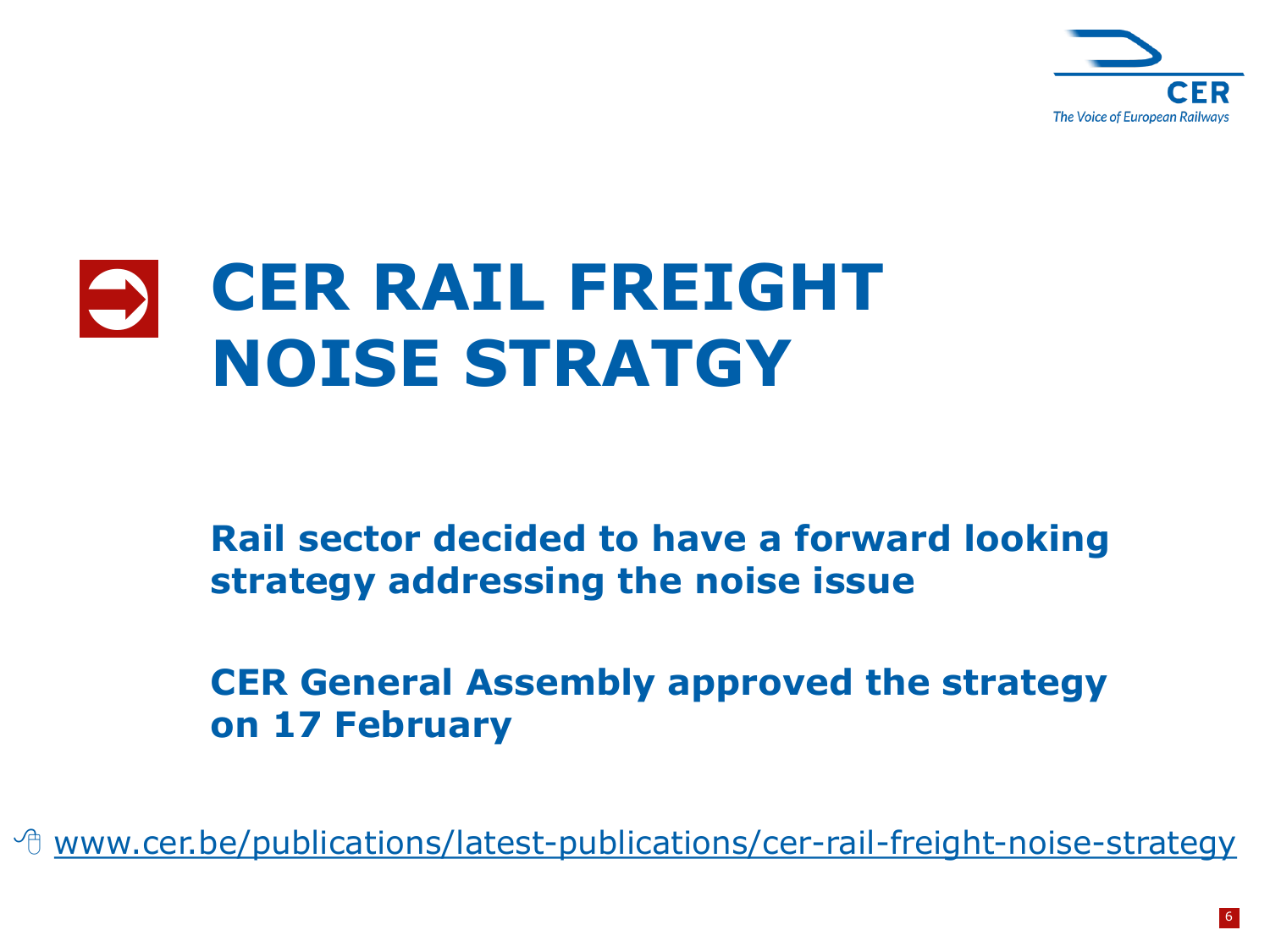# **Noise mitigation measures**





#### Cost-effective

Replacement of **Urban planning**<br>noise barriers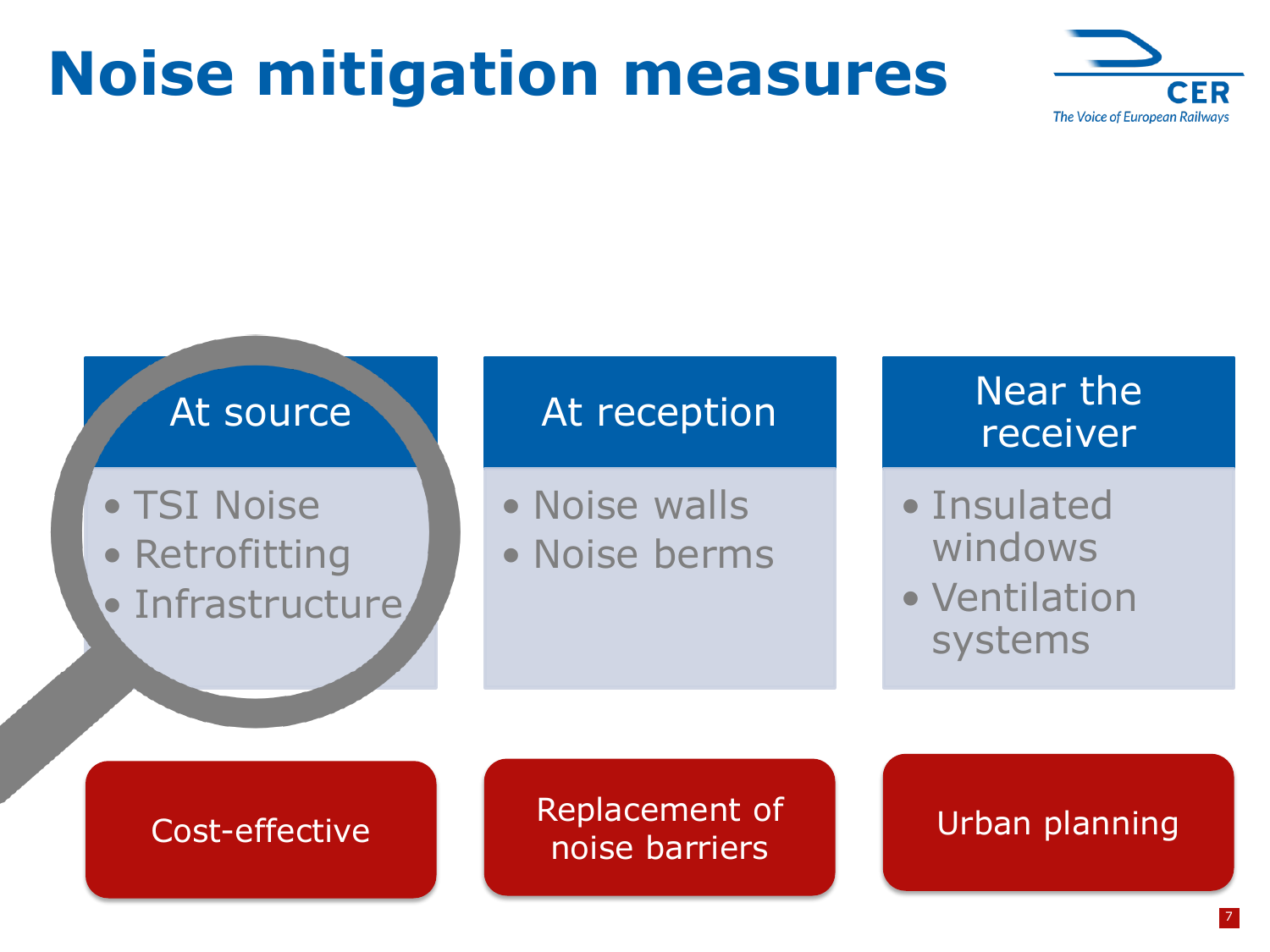# **The economics of noise reduction**



### **EXTEND COSTS OF retrofitting**

- **Brake blocks + workshop costs**
- **Operational costs**
- Cost increase ranges from 2-16%
- **Internalisation of external costs** 
	- **All modes**
	- **Polluter-pays**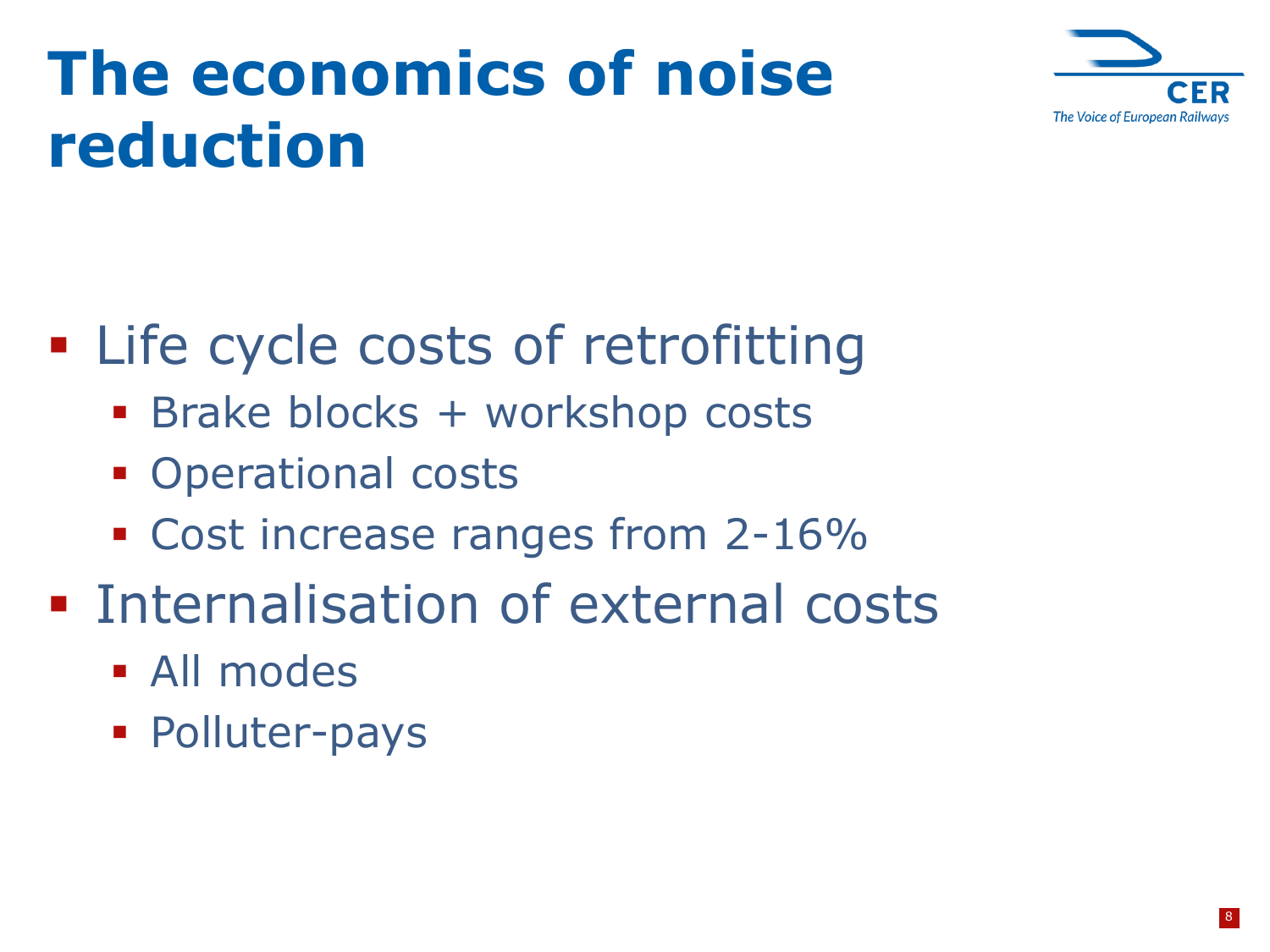# **Strategic framework for rail noise mitigation**



#### Retrofitting of existing freight wagons

• Financial, technical and administrative concerns!

#### Construction of noise barriers

• Cost-benefit criteria to be applied to this complementary measure

#### Further measures in certain hot spots

• Measures on the infrastructure to be tested if they fulfil satisfactory cost-benefit criteria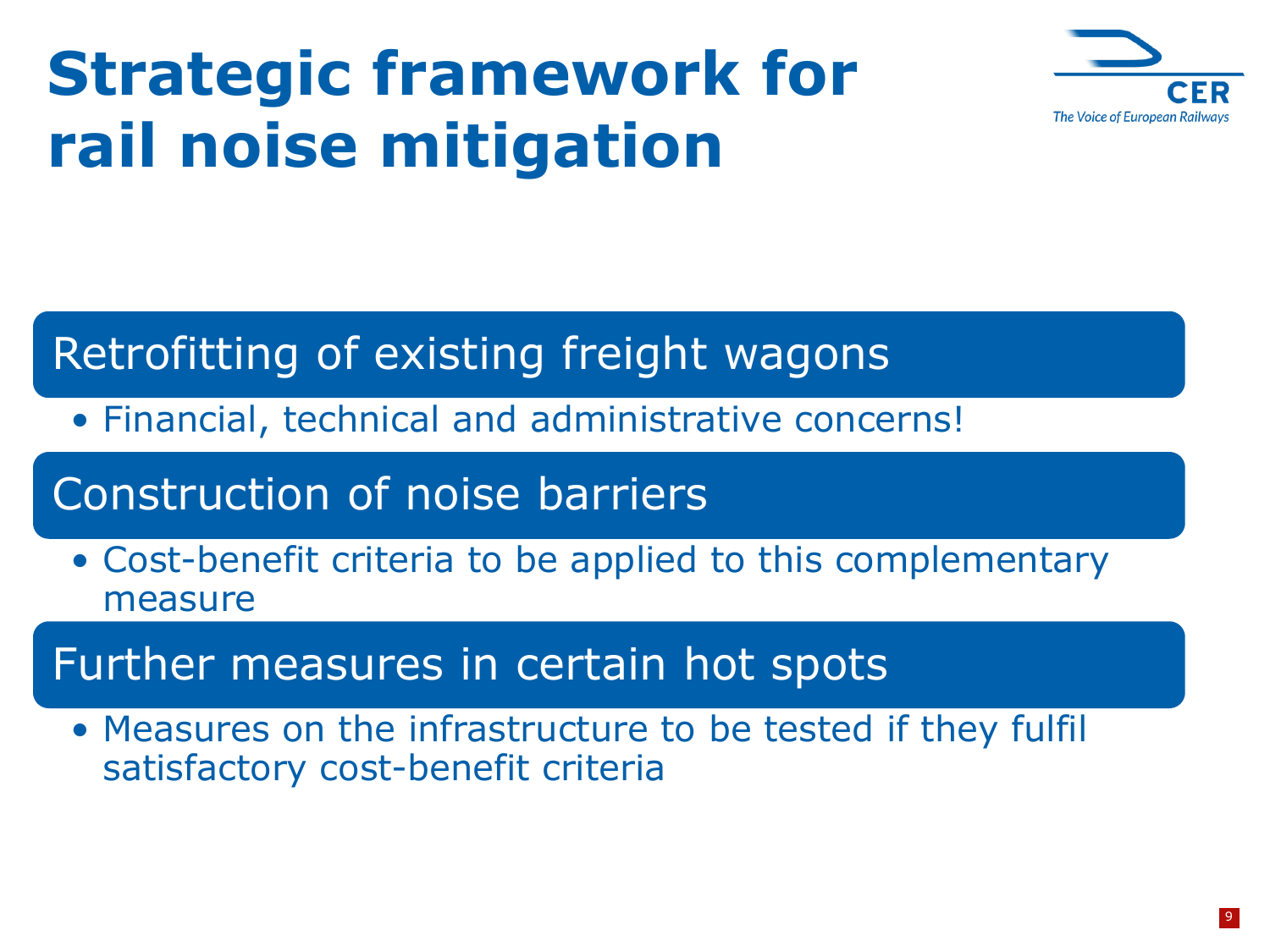CER acknowledges that rail freight noise is an important issue

Although noise is a local externality, rail freight noise is a **European issue**, requiring European-wide **solutions** 

EU policy makers should ensure that measures leading to less rail freight noise do not have a negative impact on the rail freight competitiveness

#### **Reverse modal shift**



As long as noise is not subject to the **polluter-pays** principle across both road and rail in a balanced way, any measure to reduce railway noise emissions should be accompanied by **public financial** support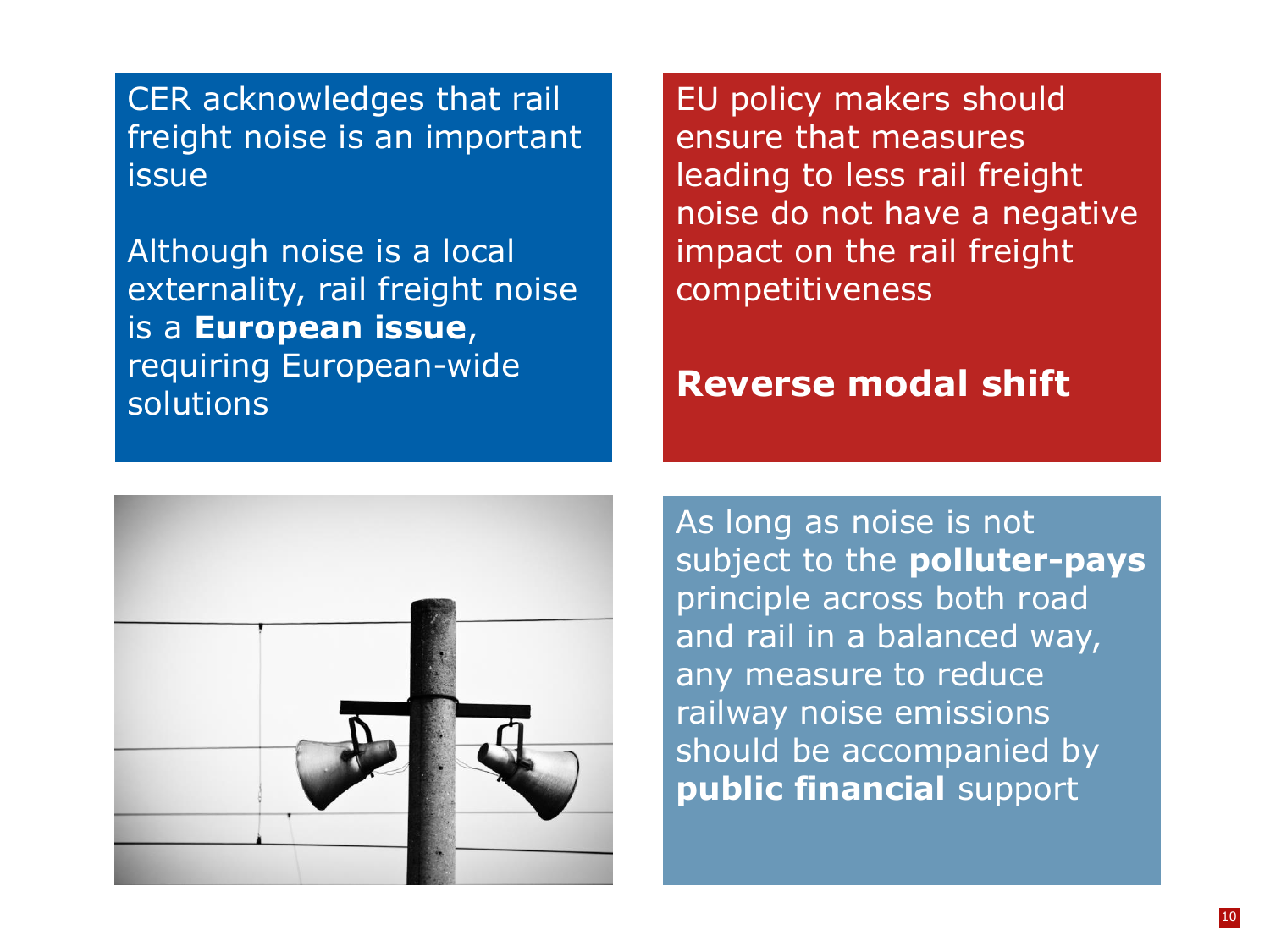# **Messages for the policy makers**



## **Financing**

- **EXCONSISTENCY IN providing financial** sources with the policy measures
- At least make full use of the capped 1% CEF transport budget
- **Flexible approach in extending the** CEF cost coverage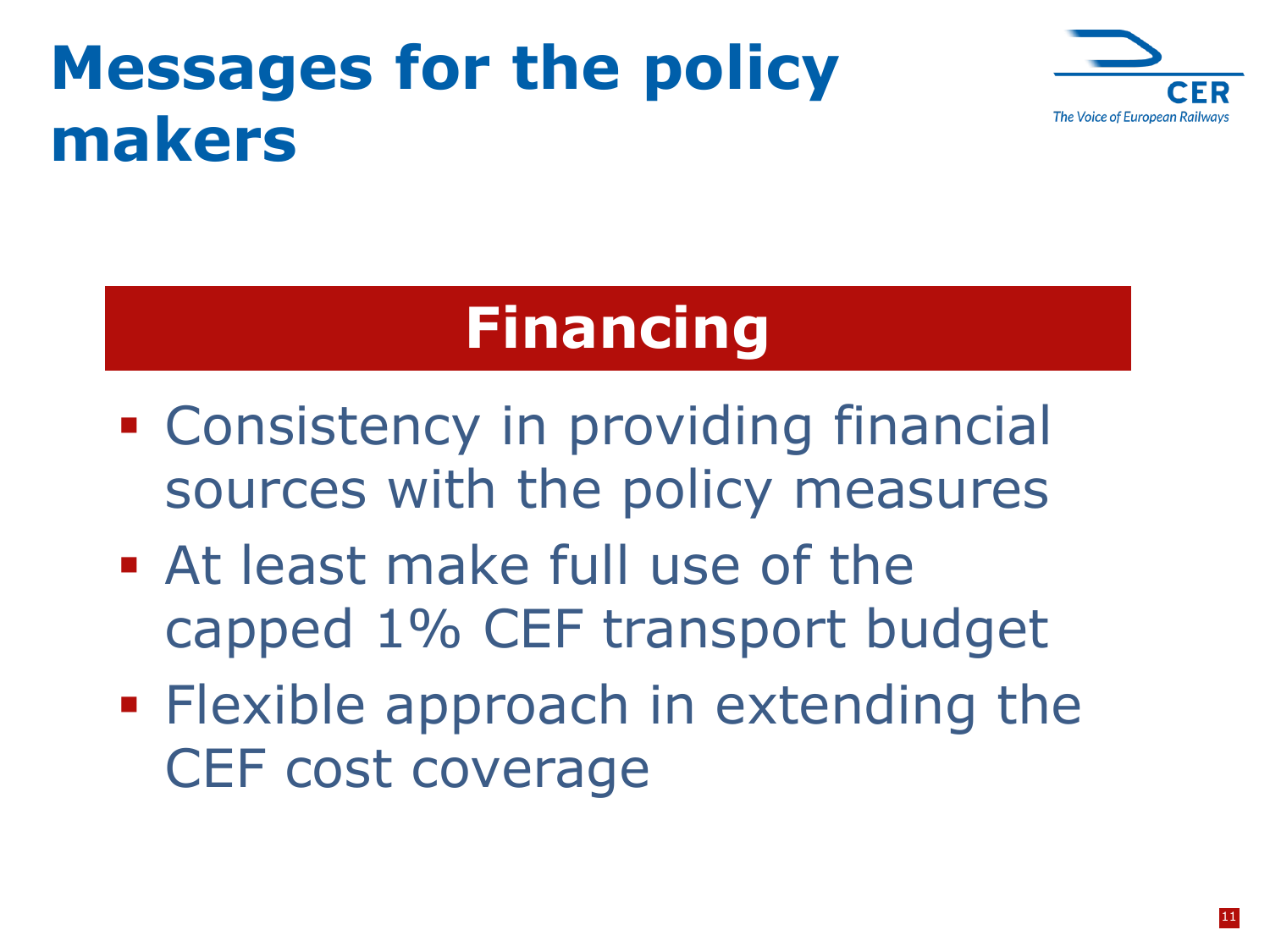# **Messages for the policy makers**



### **TSI limits to all wagons**

- **Example 25 Ferofit their wagons** in line with their usual workshop visits frequency?
- Can manufacturers supply enough new wagons on time?
- What about LL blocks? Only 2 suppliers and 2 products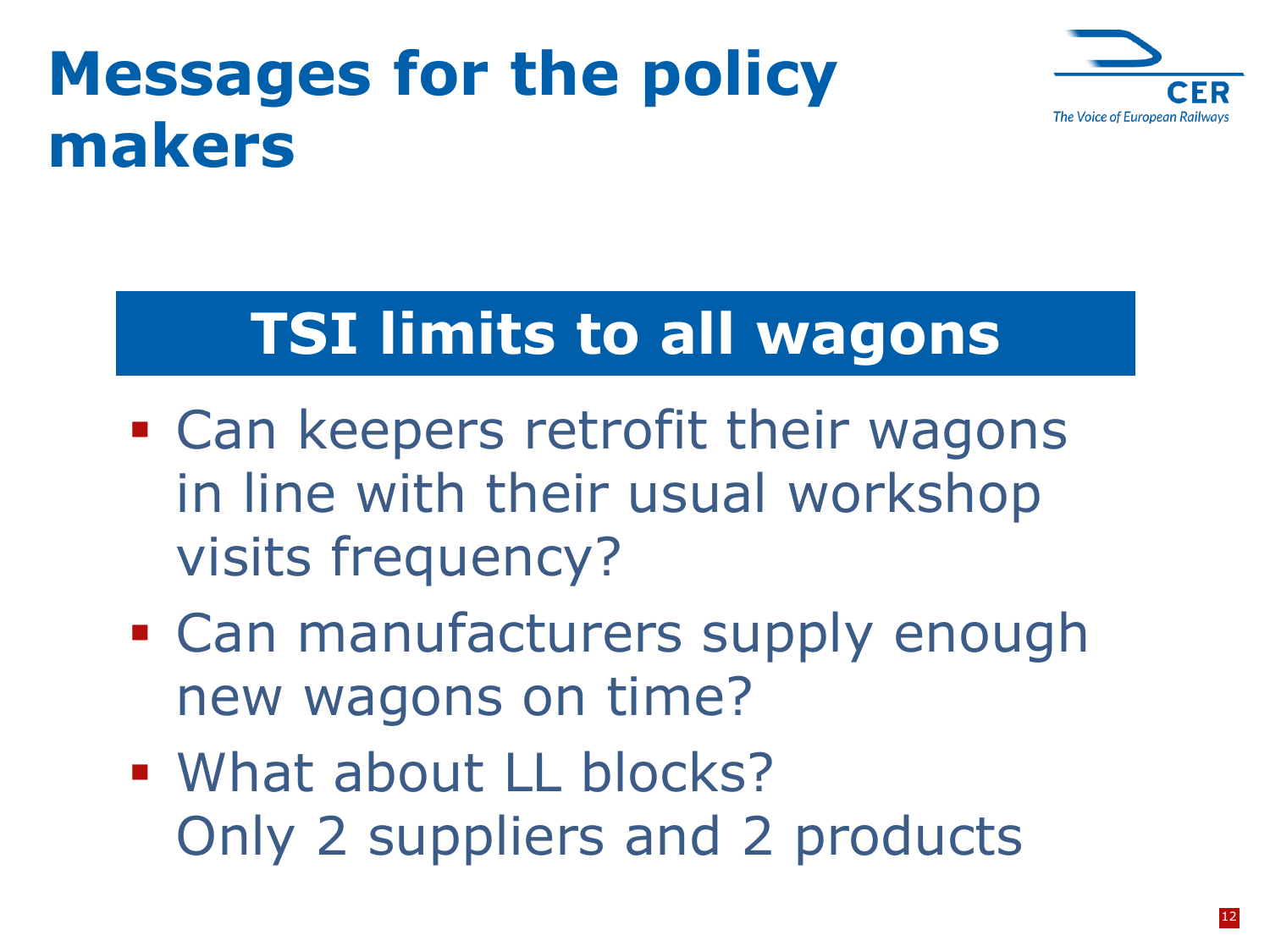<sup>th</sup> www.cer.be/publications/latest-publications/cer-rail-freight-noise-strategy

# **For further information:**

**Ethem Pekin** Environmental Economist Tel: +32 (0)2 213 08 40 E-mail: ethem.pekin@cer.be

For regular updates on CER activities, visit our website: **www.cer.be** or follow **@CER\_railways**

and the